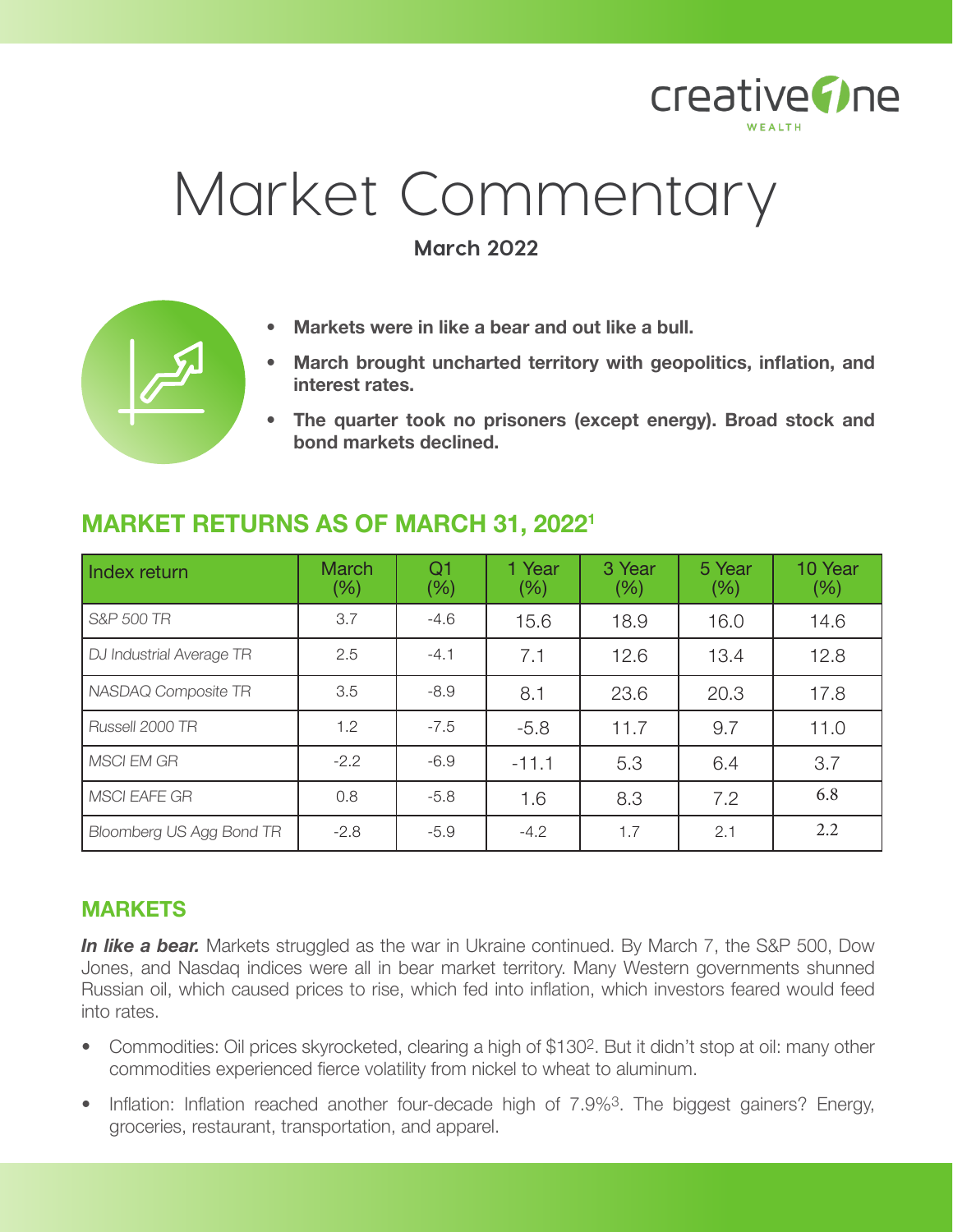• Stocks: There was considerable volatility at the stock level. To take a couple of examples, Meta delivered disappointing earnings and suffered its biggest loss in market value for a U.S. company, ever. The very next day, Amazon recorded the biggest-ever one-day gain in market value.

*Out like a bull.* Plot twist: Markets turned around mid-March.

Oil came down below \$100.

- Buying on the dip, stock splits, and meme stocks quickly came back en vogue to close out the month like a bull.
- From March 15 to March 31, the S&P 500, Dow Jones, and Nasdaq indices rose 8.6%, 5.3%, and 13.1%, respectively.



#### **THE FED AND RATES**

On March 16, the Fed raised rates for the first time since 2018 with a 25bps increase.

While markets celebrated the fact that the Fed wasn't more aggressive than expected, Fed Chairman Jerome Powell suggested rates could go significantly higher, and bond yields posted their biggest quarterly gain in decades (prices move inversely to yields). See chart below showing the dramatic moves on the 10-Year Treasury yield.

#### US 10-Year Treasury Yield<sup>4</sup>